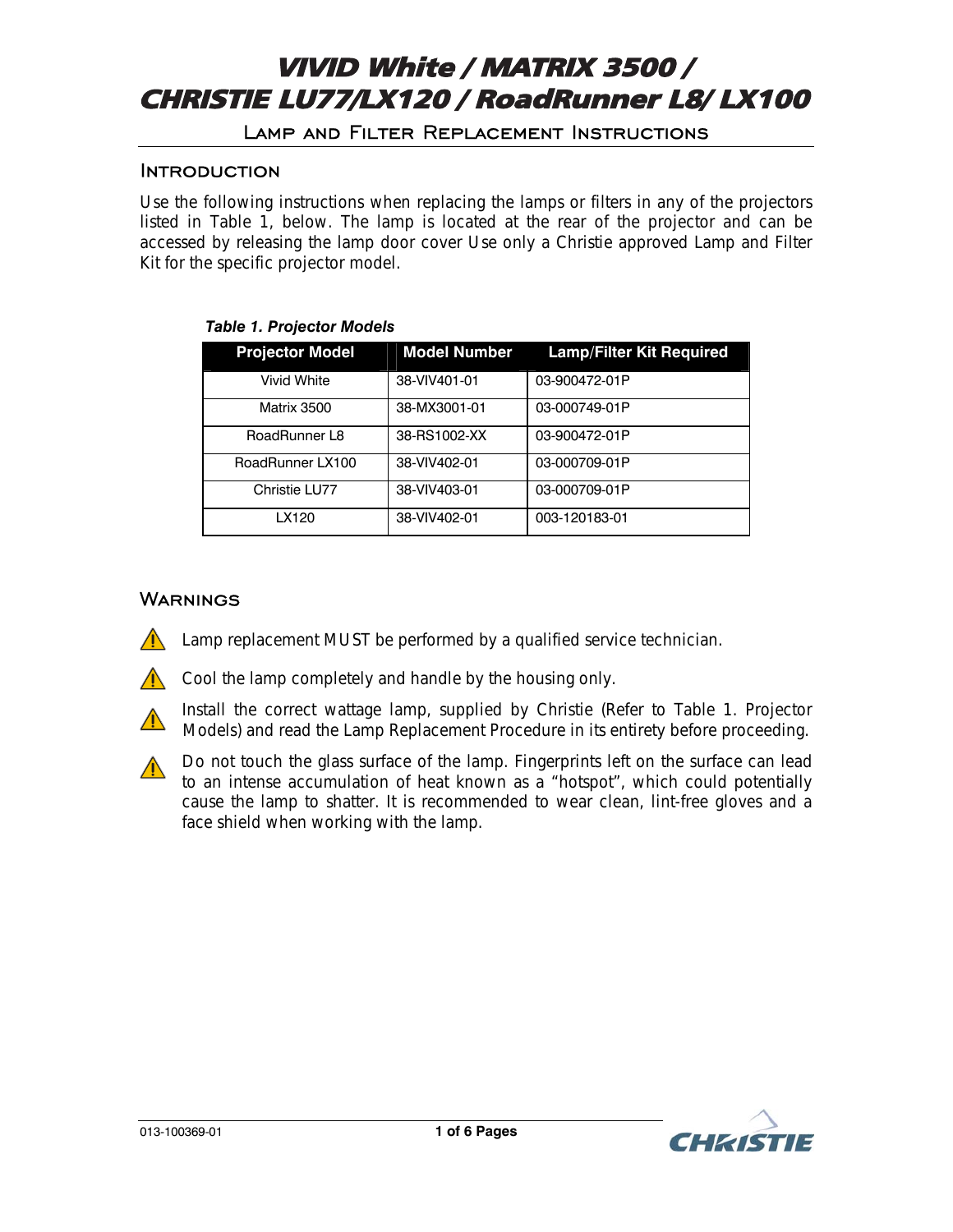Lamp and Filter Replacement Instructions

# Lamp Replacement Procedure **Please read before proceeding.**

<mark>'!</mark>∆ WARNING ∠

**Do not operate the projector when the lamp is removed. Operating the projector without a lamp may result in malfunctions, fire hazards, or other accidents.** 



**Always power down and unplug the projector prior to servicing. Allow the lamps to cool before handling.** 

# NOTE

**To maintain picture quality we recommend replacing all four lamps at the same time. Refer to the manual shipped with the projector for all other lamp related issues.** 

# **STEP 1 – LAMP REPLACEMENT**

- (a) From the Lamp Status Display check which lamp requires replacing. It is recommended that all four lamps are replaced at the same time.
- (b) Turn the projector off and disconnect the AC power cord. Allow the projector to cool for at least 45 minutes.
- (c) Remove the two screws from the lamp cover and press the designated button to open the cover. Refer to Figure 1.
- (d) Loosen the two screws inside the cover and pull out the lamp assembly to be replaced by grasping the handle. Refer to Figure 1.
- (e) Replace the lamp assembly and tighten both screws to secure it.
- (f) Close the lamp cover and tighten both screws. *Figure 1. Lamp Cover and*



*Lamp Assembly Removal* 

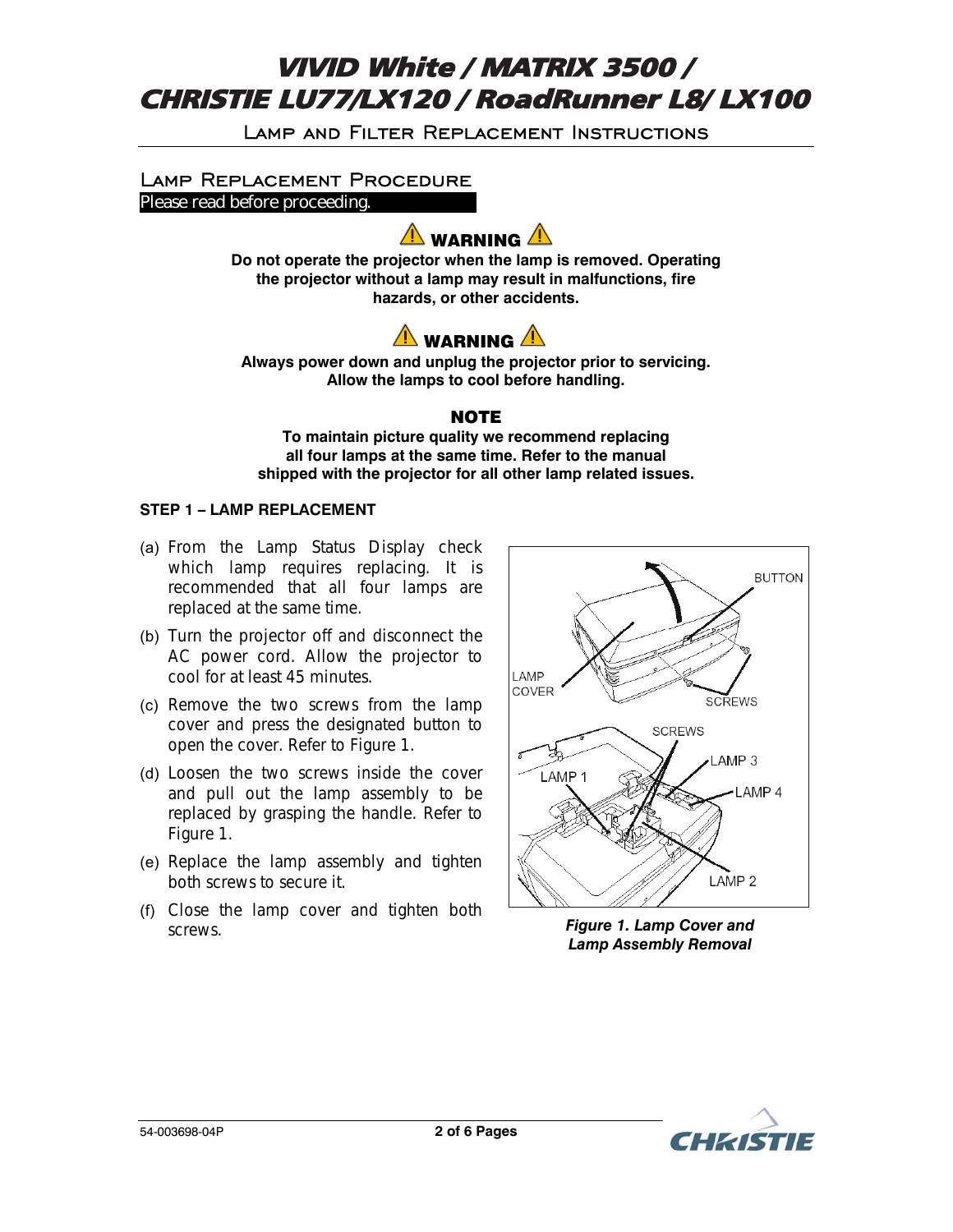Lamp and Filter Replacement Instructions

# NOTE

**If the air filter becomes clogged with dust particles the effectiveness of the cooling fan is reduced and may result in internal heat build-up and reduced lamp life. We recommend cleaning the air filter after the projection lamp is replaced. Refer to the** *Air Filter Care and Cleaning procedure, outlined on page 5***.** 

- (g) Connect the AC power cord to the projector and turn the projector on.
- (h) Reset the Lamp Replacement Counter. For more information, refer to *Step 2 Reset the Lamp Replacement Counter*, outlined below.

# **STEP 2 – RESET THE LAMP REPLACEMENT COUNTER**

# NOTE

**Only reset the Lamp Replacement Counter when the lamp is replaced.** 

- (a) Turn the projector on and press the MENU button to access the onscreen menu.
- (b) Press the POINT LEFT/RIGHT button(s) to move the red frame pointer to the SETTING menu icon.
- (c) Press the POINT DOWN button to move the pointer to the  $\left\| \mathbf{F} \right\|$  LAMP COUNTER RESET icon and then press the SELECT button. Refer to Figure 2.
- (d) Move the arrow to select the lamp to be replaced (lamp 1, lamp 2, lamp 3 or lamp 4) and then press the SELECT button. The message, "Lamp replace counter reset?" is displayed. Refer to Figure 2.
- (e) Move the pointer to [Yes] and then press the SELECT button.

#### **NOTE The LAMP REPLACE indicator remains on if the correct lamp number is not reset.**

(f) Another confirmation dialog box appears. Select [Yes] to reset the Lamp Replacement Counter.



*Figure 2. Onscreen Lamp Selection* 

(g) Select the  $\Box$  QUIT icon to close the SETTING menu.

*For further information, refer to the manual supplied with the projector.* 

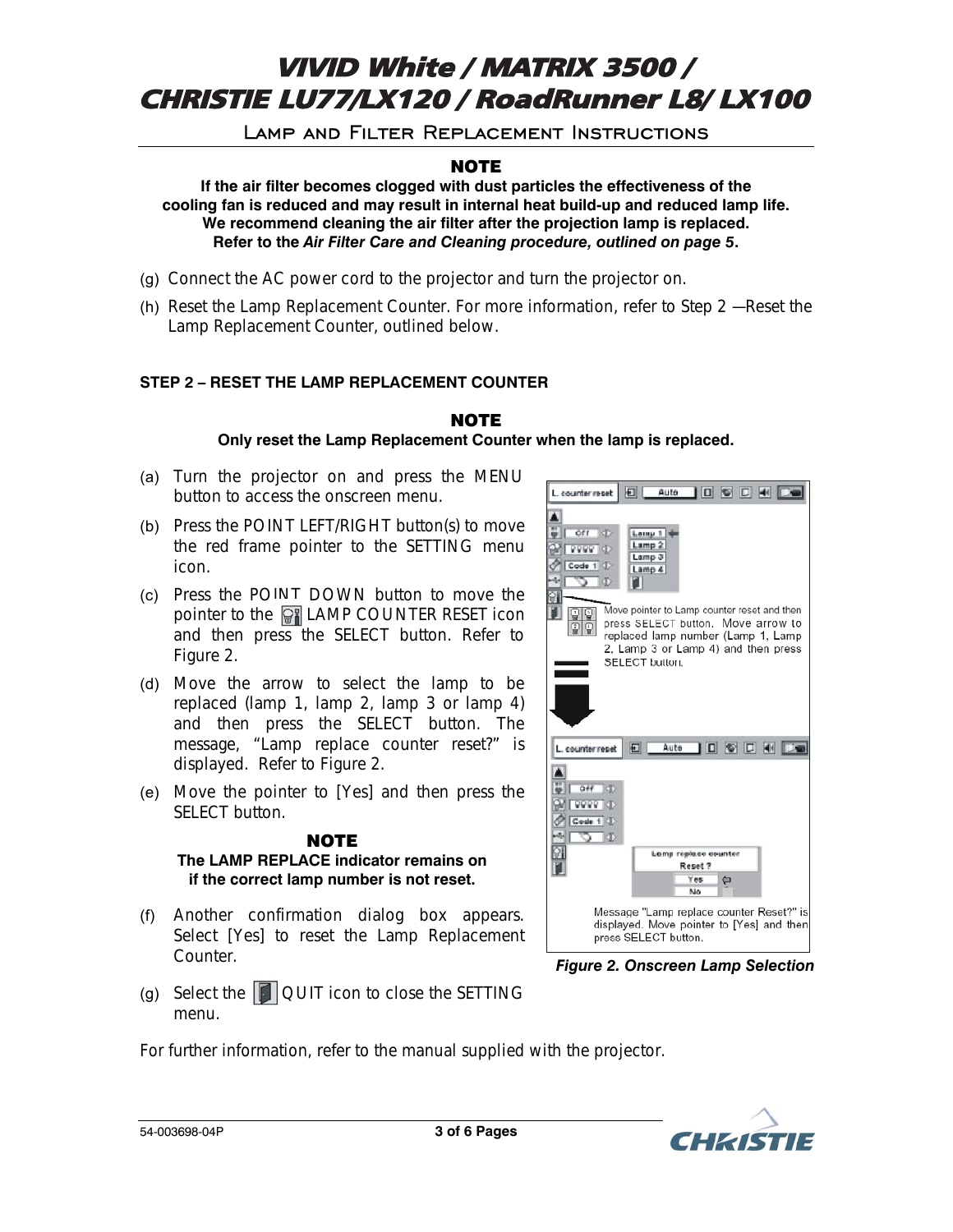# Lamp and Filter Replacement Instructions

# *STEP 3 – CHECK THE LAMP REPLACEMENT COUNTER*

The Lamp Replacement indicator illuminates when the Lamp Replacement Counter reaches 1000 hours. When this occurs it indicates that the lamp must be replaced.

To check lamp hours (applicable to most models):

- (a) Press and hold the UP pointer on the projector for more than 20 seconds.\*
- (b) The Lamp Replacement Counter, as illustrated in Figure 3, will briefly appear on the top-left corner of the screen.

| Normal | 123h |  |
|--------|------|--|
| Eco    | 105h |  |
| Total  | 228h |  |
|        |      |  |
|        |      |  |
|        |      |  |
|        |      |  |
|        |      |  |

#### *Figure 3. Lamp Replacement Counter Data*

# WARNING TEMPERATURE INDICATOR MAINTENANCE

The WARNING TEMPERATURE indicator flashes red when the internal temperature of the projector exceeds the normal temperature. The indicator stops flashing when the temperature of the projector returns to normal. If the WARNING TEMPERATURE indicator continues to flash, check the items listed below:

- 1. Check the projector ventilation slots. If they are blocked reposition the projector so the slots are not obstructed.
- 2. Check the air filter for dust particles. If the filter is clogged complete the *Air Filter Care and Cleaning procedure, outlined on page 5*.
- 3. Check the WARNING TEMPERATURE indicator. If the indicator is still on after the above steps are checked the cooling fans or internal circuits may be malfunctioning. Contact service personnel from an authorized dealer or service center.

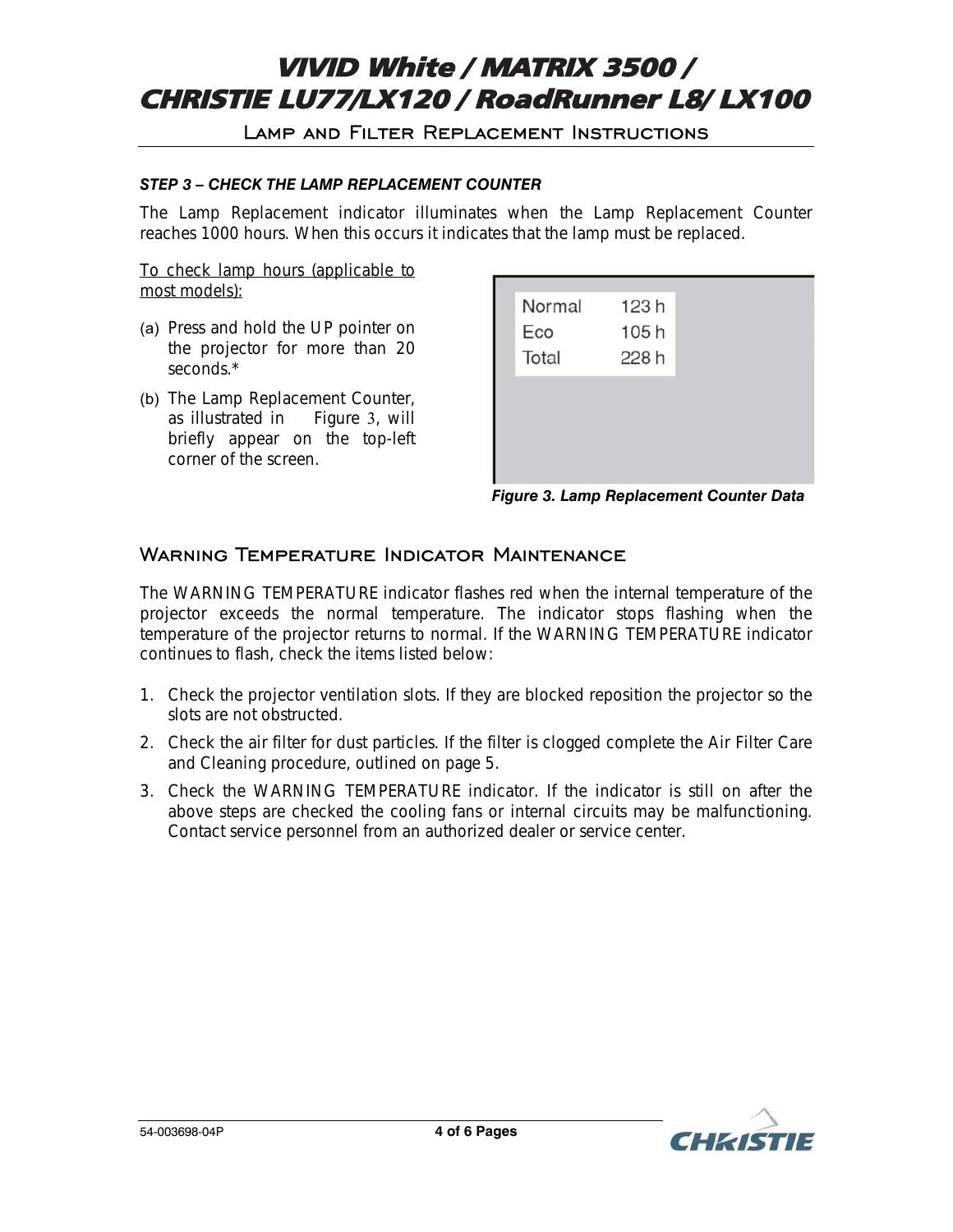Lamp and Filter Replacement Instructions

# Air Filter Care and Cleaning

NOTE

#### **If the air filter becomes clogged with dust particles the effectiveness of the cooling fan is reduced and may result in internal heat build-up and reduced lamp life. It is recommended the air filter is cleaned every 250 hours of operation or when the projection lamp is replaced.**

The air filter prevents dust from accumulating on the surface of the optical assemblies. Should the air filter become clogged with dust particles, the effectiveness of the cooling fan is reduced. This may result in internal heat build-up and adversely affect the life of the projector.

# **Available Filters (order separately):**

- Vivid White and original L8: Filter #10-A6102834680
- LU77, L8(FLC), LX100, LX120 and Matrix 3500: Filter #10-A6103014814

To clean the air filter:

# **NOTE**

**The following procedure should be undertaken immediately after Step 1(F) of the** *Lamp Replacement Procedure* **or any other time where it is required.**

- (a) Turn the projector off and disconnect the AC Power Cord from the AC outlet.
- (b) Remove the air filter from the projector. Refer to Figure 4.
- (c) Pull up the center frame to separate the top of the air filter and sponge from the base. Refer to Figure 4.
- (d) Use a brush to clean each part or wash the dust build-up off. Ensure all components dry before

reassembling.

- (e) Reassemble the sponge and air filter.
- (f) Reinsert the air filter into the projector.



*Figure 4. Air Filter Removal* 



### **To avoid dust accumulation on the LCD Panel and Projection Mirror do not operate the projector with the air filter removed. Failure to do so degrades picture quality. Do not push small parts into the air intake vents. It may result in projector malfunction.**

When operating in poor environments dust may accumulate on the lens, the liquid crystal panels, or the optical elements inside the projector. These conditions may degrade the quality of the projected image. When the above symptoms are noticed, contact an authorized dealer or service center.